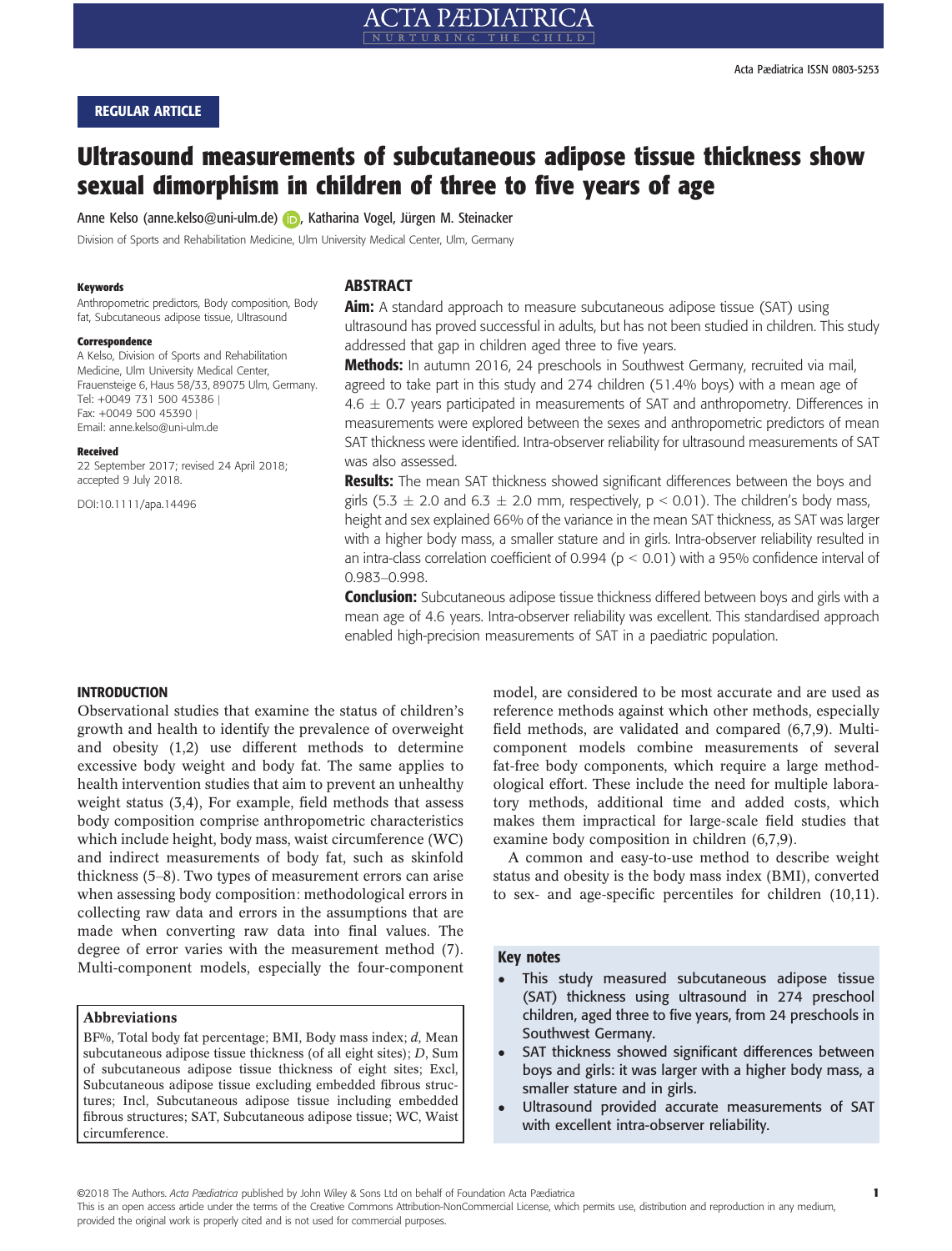However, BMI does not consider body fat mass or its distribution (12–14). Further examining the body shape and distribution of body fat, WC is used to assess central adiposity in young children (7,15). As with BMI, percentiles are used to determine children with increased risk, but there are no universally accepted cut-off values (16). WC is a height-dependent variable and the exact measurement location of the WC can vary (15–17). Considering both height and WC, the waist-to-height ratio, measured as WC in cm/height in cm, identifies central adiposity independent of age (15,17). However, its use is not recommended for children under the age of six (15) and it is not superior to BMI or WC in predicting the total body fat percentage (BF%) in children aged three to seven (18). Another approach to assessing body fat at various body sites are skinfold thickness measurements. These measurements allow an evaluation of regional subcutaneous fat and are often used to estimate  $BF\%$  (6,7). The sum of skinfolds has been shown to outperform BMI and WC in the prediction of BF% in children aged six to 13 (19). This method is convenient as well as cost-efficient and therefore attractive for large studies (6,7,19). However, methodological errors in collecting raw data can arise due to site-specific compression of adipose tissue and individual variations in elastic properties of the skin (6,20). Applying populationspecific equations to estimate BF% from skinfold measurements on an individual level can add to further error in the assumptions made and is not recommended (7,21).

Studies have shown the advantages of using ultrasound to measure subcutaneous adipose tissue (SAT) as part of a body composition assessment (22–24). Ultrasound enables the measurement of uncompressed SAT thickness and gives more accurate information on regional fat distribution than skinfolds (20). With the ready availability of small and portable devices, ultrasound measurements of SAT can easily be used in the field (23–25).

A standardised approach for performing accurate and reliable measurements of SAT has been developed by the International Olympic Committee Working Group on Body Composition, Health and Performance (23). This approach includes site marking, imaging and image evaluation. It enables cross-sectional and longitudinal studies of fat patterning in lean and obese individuals, as well as in athletes (23–25). The underlying principle of brightness-mode ultrasound imaging is the reflection of ultrasound beams from tissue borders in the path of the transmitted beam. Ultrasound pulses passing through body tissues are reflected, depending on the difference in the acoustic impedance between tissue interfaces, resulting in low-intensity or high-intensity echoes (26). The intensity of the echoes is represented in the brightness of the image on the screen. Tissue interfaces with low ultrasound reflexion appear dark on the screen and high-intensity echoes appear bright (20,26). Figure 1 shows the difference in reflected brightness depending on the tissues and their interfaces, namely skin, fat and muscle. The distance between the dermis and adipose tissue interface and the adipose tissue and muscle fascia



Figure 1 Example of an ultrasound image at the front thigh with structures of relevance marked for image evaluation. In the highlighted area, the evaluation algorithm automatically measured a mean subcutaneous adipose tissue thickness of 8.18 mm including embedded structures (7.19 mm without embedded structures) along 123 vertical lines from the lower border of the dermis to the upper border of the muscle fascia.

interface depicts the measured adipose tissue using ultrasound.

Using the speed of sound in fat (1450 m/s) to calculate the tissue layer thickness, the accuracy of fat measurements depends primarily on the ultrasound image resolution (23,26). The image resolution ranges from 0.1 mm using an 18 MHz linear transducer to 0.3 mm at 6 MHz (23,24). Müller et al. discussed the accuracy limitations in detail and stated that measurement accuracy was not determined by technical limitations of ultrasound imaging, but by biological factors, such as furrowed borders of SAT. Their arguments hold true for all biological tissues independent of a subject's age (23).

Due to the above-mentioned shortcomings of commonly used methods to assess body fat in children, and the advantages of ultrasound, the primary aim of this study was to apply this approach as part of a larger field study in preschool children, aged three to five years. Potential sex differences in anthropometry and SAT were explored and predictors for mean SAT thickness were identified. The secondary objective was to evaluate intra-observer reliability in the ultrasound measurements using the standardised procedure in a paediatric population (23).

# **METHODS**

# Experimental design and study population

In this study, baseline data from a sub-sample of the health survey that evaluated the preschool-based intervention programme Join the Healthy Boat in Southwest Germany were used. A detailed description of the programme as well as the study design and protocol has previously been published (4). The study was registered at the German Institute of Medical Documentation and Information, Cologne, Germany (ID: DRKS00010089) and approved by the ethics committee of Ulm University (application number 188/15). All preschools in Baden-Wuerttemberg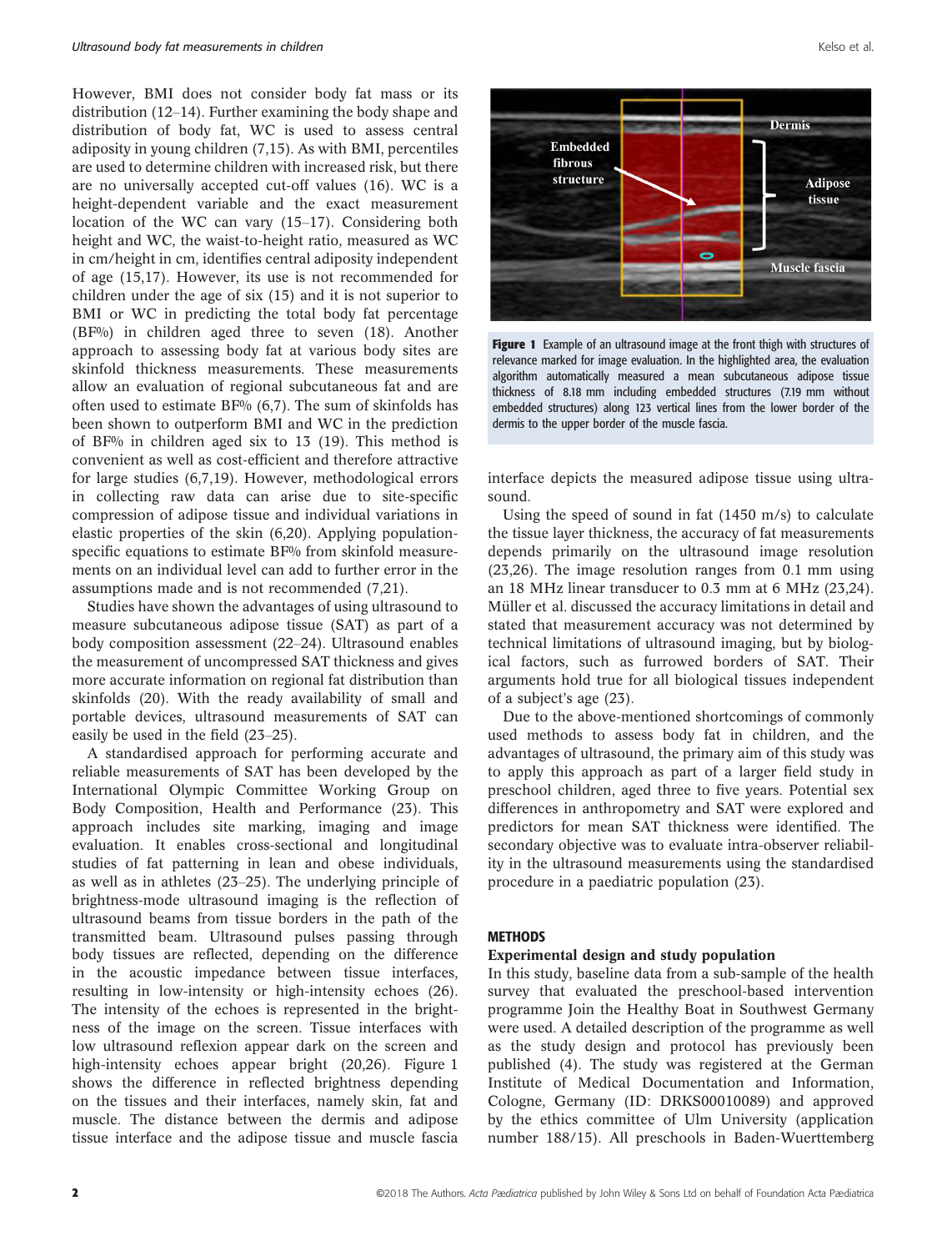that had not participated in the programme by the spring of 2016 received written information about the study via mail and were given the opportunity to register. From these preschools, 62 registered to participate, and written, informed consent provided by parents resulted in a total of 1021 children participating in the study. Parents were informed about each measurement by means of a survey brochure and were given contact information for the study's coordination office in case they had any questions. In addition to the general health survey, the parents had the opportunity to allow their children to take part in various sub-studies and one of those was this analysis of SAT using ultrasound. The parents of 710 children agreed that their child could take part in the ultrasound examination. For logistical reasons 24 preschools, with 383 children eligible for examination, were selected and 274 children (51.4% boys) were examined. Children participating in the ultrasound measurements were older than those who did not: 4.6 years  $\pm$  0.7 versus 4.5 years  $\pm$  0.8 (p = 0.026). Except for one boy, who was of African ancestry, all children were healthy and Caucasian. The discrepancy in numbers can be attributed to children not being present or willing to participate on the day ultrasound measurements were taken  $(n = 54)$  or all other anthropometric measurements were performed  $(n = 42)$ . Measurements could not be taken from the remaining 13 children for a variety of reasons, such as a change in the child's status at preschool, inappropriate attire or an inability to measure because of a plaster cast. Anthropometric and ultrasound measurements were conducted on consecutive days and on the preschools' premises. All measurements were performed by the same personnel throughout the study.

# Anthropometric assessment

Height was measured using a Seca 217 portable stadiometer (Seca, Hamburg, Germany) to the nearest 0.1 cm. Body mass was measured barefoot and in underwear using a Seca 862 electronic scale to the nearest 0.05 kg (Seca, Hamburg, Germany). BMI was calculated according to the equation  $kg/m^2$  and converted to age-specific and sex-specific BMI percentiles using German reference values (11). WC was measured twice to the nearest 0.1 cm at the mid-point between the lower costal border, 10th rib and the iliac crest, using a Lufkin W606P flexible steel tape (Apex Tool Group, Sparks Glencoe, MD, USA). Mean values were used for further analysis.

# Ultrasound measurements

Ultrasound measurements of SAT were performed in accordance with the International Association of Sciences in Medicine and Sports and the protocol published in 2016 (23). The examinations were conducted by a certified investigator from the above-named association. Using a transportable Philips CX50 ultrasound system, with a 10/ 15 MHz linear transducer L12-3 transducer (Philips Ultrasound, Bothell, WA, USA), measurements were performed with the participant lying in a supine, prone or rotated position with the transducer held longitudinally in the direction of the underlying muscle. Site marking was performed on the right side of the body and in reference to the participant's height (cm). The following sites were marked: upper abdomen, lower abdomen, erector spinae, distal triceps, brachioradialis, lateral thigh, front thigh and medial calf. In a few cases, where the marked site was too close to a nearby joint, the site was moved one centimetre distally. This was necessary at the brachioradialis and medial calf sites to ensure a clear image of SAT with parallel structures of the skin and underlying SAT and muscle fascia (Fig. 1). A thick layer of gel (3–5 mm) was applied onto the transducer to ensure uncompressed measurement of SAT, which was verified in each measurement by means of a black band above the skin that could be seen on the ultrasound screen. After each examination day, the captured images were imported into the FAT 3.1 image evaluation software (Rotosport, Stattegg, Austria) and evaluated in a blind-rating situation. The images contained no information on the subject. The software includes a semi-automatic distance evaluation algorithm for multiple thickness measurements in a given ultrasound image, where the speed of sound is set to that of adipose tissue, namely 1450 m/s. The software reports thickness values for each individual site, the sum of all eight sites (D) as well as the mean thickness of these sites  $(d)$ . It also enables a distinction in SAT values, both including embedded fibrous structures ( $D_{\text{Incl}}$ ,  $d_{\text{Incl}}$ ) and excluding embedded fibrous structures ( $D_{\text{Excl}}$ ,  $d_{\text{Excl}}$ ). A detailed description and directions for site marking and image capturing have previously been published (23).

# Reliability study

Intra-observer reliability measurements were performed on 16 children (56.3% boys), at one of the participating preschools, to compare the sums of SAT  $D_{\text{Incl}}$  measured twice on two consecutive days. Site marking, imaging and image evaluation were performed on both days in accordance with the above-mentioned procedure.

# Statistical analysis

All data analyses were performed using SPSS 21 (IBM Corp, Armonk, NY, USA). Descriptive statistics – mean values and standard deviations – were calculated for the total sample and for boys and girls separately. The Kolmogorov–Smirnov test was used to identify a normal distribution of variables. Mean values of anthropometric characteristics as well as the ultrasound variables between boys and girls were subsequently compared with a t-test for independent samples and the Mann–Whitney U-test, respectively. Pearson's product-moment correlation coefficients determined whether there were relationships between anthropometric characteristics and mean SAT  $(d_{\text{Incl}})$ . A hierarchical linear regression analysis using forced entry was performed to evaluate which of the anthropometric traits could predict mean SAT thickness  $(d_{\text{Incl}})$ . Body mass, height, WC and sex were used as predictor variables in the analysis. Multi-collinearity among the predictor variables was tested, which is why WC was removed in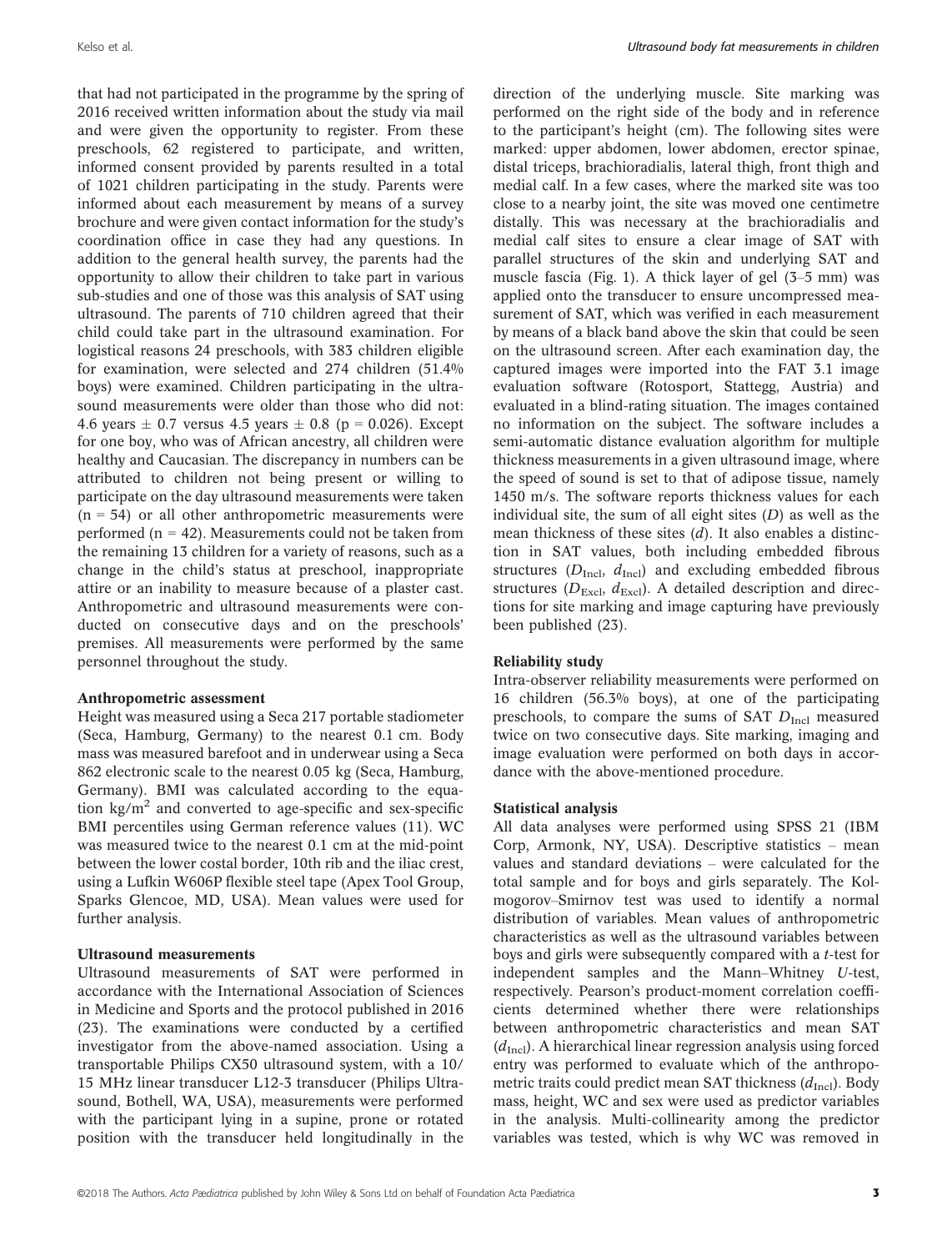the final analysis. Adding WC to the model caused the variance inflation factor of the variable body mass to increase to 10.3 and the mean value to 5.1. In the final analysis to predict  $d_{\text{Incl}}$ , body mass was entered first, followed by height and sex as the last predictor variable. The level of significance was set at  $p \le 0.05$ .

For the intra-observer reliability analysis, the intra-class correlation coefficient and its 95% confidence interval (95% CI) were calculated based on a two-way mixed effects model, single rating and absolute agreement. The standard error of measurement was calculated by dividing the standard deviation of measurement differences by  $\sqrt{2}$ .

# RESULTS

Descriptive statistics of the children, aged three to five years, with regard to their anthropometric characteristics and ultrasound outcomes are shown in Table 1. Individual SAT thickness sums, including embedded structures, ranged from  $D_{\text{Incl}}$  = 19.0–122.0 mm and mean thicknesses from  $d_{\text{Incl}}$  = 2.4–15.3 mm. The *t*-test showed no significant group differences between boys and girls in any of the anthropometric measures. The Mann–Whitney U-test revealed significant differences in SAT values between the sexes, with higher thickness values in girls ( $d_{\text{Incl}}$  and  $d_{\text{Excl}}$ : p < 0.01,  $D_{\text{Incl}}$  and  $D_{\text{Excl}}$ :  $p < 0.01$ ) as shown in Table 1. These differences were significant at all eight sites and visible in the fat patterning profiles presented in Figure 2 and in the Table S1. Both boys and girls showed the largest SAT thickness values at the lateral thigh and the smallest thickness values at the erector spinae. The second largest SAT values in girls were found at the lower abdomen, whereas in boys, the distal triceps was the second thickest SAT site. The relationship between anthropometric measures and mean SAT thickness was assessed by calculating the Pearson's product-moment correlation coefficients. These results are presented in Table 2 for the total sample as well as for boys and girls individually. The results of the

multiple regression analysis are presented in Table 3. Body mass alone accounted for 29% ( $R^2$ ) of the variation in  $d_{\text{Incl}}$ . When the predictor height was added, body mass and height together accounted for 59% ( $R^2$ ) of variation in  $d_{\rm Incl}$ , In the final model, the combination of all three predictors, body mass, height and sex, explained 66%  $(R^2)$  of variation in  $d_{\text{Incl}}$ . Regarding the descriptive differences in correlation coefficients for  $d_{\text{Incl}}$  and anthropometric measures in boys and girls, it was further assessed whether the anthropometric characteristics would predict  $d_{\text{Incl}}$  differently for boys and girls. More specifically, the interaction effects of anthropometric characteristics and sex on  $d_{\text{Incl}}$  were tested to investigate whether anthropometric characteristics were a better predictor of  $d_{\text{Incl}}$  for girls than for boys. For this purpose, the variables sex, height, body mass, WC and BMI were transformed to standard z-scores and the interaction terms of the anthropometric measures and sex were calculated as follows: z-height\*z-sex, z-body mass\*z-sex, z-WC\*z-sex and z-BMI\*z-sex. Moderation analyses, namely hierarchical linear regression analyses, were performed with  $d_{\text{Incl}}$  as the outcome variable, the z-score of a selected anthropometric measure as the predictor, z-sex as the moderator and the interaction term of moderator and predictor. The moderation effect of sex and any given anthropometric variable were not statistically significant in predicting  $d_{\text{Incl}}$ .

An intra-observer reliability analysis of  $D<sub>Incl</sub>$  resulted in an intra-class correlation coefficient of  $0.994$  ( $p < 0.01$ ) with a 95% CI of 0.983 to 0.998. While thickness sums  $D_{\text{Incl}}$ ranged from 34.83–112.30 mm, the mean difference in  $D_{\text{Incl}}$ was 0.79 mm, which corresponded to a mean relative difference of 1.3%. This analysis showed that 95% of the differences in  $D_{\text{Incl}}$  were within -0.44 and 2.03 mm. The standard error of measurement was 1.64 mm.

## **DISCUSSION**

In this study, SAT was measured in 274 preschool children, aged three to five years, using ultrasound in accordance

| <b>Table 1</b> Description of participating children aged three to five years at inclusion |                              |                                  |                                 |  |  |
|--------------------------------------------------------------------------------------------|------------------------------|----------------------------------|---------------------------------|--|--|
|                                                                                            | Total sample                 | <b>Boys</b>                      | Girls                           |  |  |
|                                                                                            | $n = 274$                    | $n = 144$                        | $n = 130$                       |  |  |
| Age (years)                                                                                | $4.6 \pm 0.7$                | $4.6 \pm 0.7$                    | $4.6 \pm 0.7$                   |  |  |
| Height (cm)                                                                                | $108.3 \pm 6.6$              | $108.8 \pm 6.7$                  | $107.7 \pm 6.6$                 |  |  |
| Body mass (kg)                                                                             | $18.36 \pm 3.13^{\dagger}$   | $18.60 \pm 3.14$                 | $18.09 \pm 3.10$                |  |  |
| Waist circumference (cm)                                                                   | $51.7 \pm 4.0^{\ddagger}$    | $51.9 \pm 4.1$                   | $51.4 \pm 4.0$                  |  |  |
| <b>BMI</b>                                                                                 | $15.6 \pm 1.5^{\dagger}$     | $15.6 \pm 1.5$                   | $15.5 \pm 1.5$                  |  |  |
| <b>BMI</b> percentiles                                                                     | 50.1 $\pm$ 27.6 <sup>§</sup> | $50.9 \pm 27.6$                  | $49.3 \pm 27.7$                 |  |  |
| $D_{\text{Ind}}$ (mm)                                                                      | $46.5 \pm 16.3$ (19.0-122.0) | $42.6 \pm 15.8$ ** (19.0–98.2)   | $50.8 \pm 15.9$ ** (19.2–122.0) |  |  |
| $D_{\text{Excl}}$ (mm)                                                                     | $40.8 \pm 15.6$ (15.0-113.4) | $36.9 \pm 14.9^{**}$ (15.0-90.6) | $45.1 \pm 15.1$ ** (15.3–113.4) |  |  |
| $d_{\text{incl}}$ (mm)                                                                     | $5.8 \pm 2.0$ (2.4-15.3)     | $5.3 \pm 2.0^{**}$ (2.4-12.3)    | $6.3 \pm 2.0^{**}$ (2.4–15.3)   |  |  |
| $d_{\text{Excl}}$ (mm)                                                                     | $5.1 \pm 1.9$ (1.9-14.2)     | $4.6 \pm 1.9** (1.9-11.3)$       | $5.6 \pm 1.9^{**}$ (1.9-14.2)   |  |  |

BMI = Body mass index;  $D_{\text{Incl}}$  = Sum of subcutaneous adipose tissue (SAT) thickness at all measured sites including fibrous structures;  $D_{\text{Excl}}$  = Sum of SAT thickness at all measured sites excluding embedded fibrous structures;  $d_{\text{Ind}}$  = Mean SAT thickness including embedded fibrous structures;  $d_{\text{Excl}}$  = Mean SAT excluding embedded fibrous structures.

Values are shown as mean  $\pm$  standard deviation. BMI percentiles were calculated using German reference values (11).

n = 272; ‡ n = 265; § n = 271; Significant group differences between boys and girls are indicated as \*\*p < 0.01.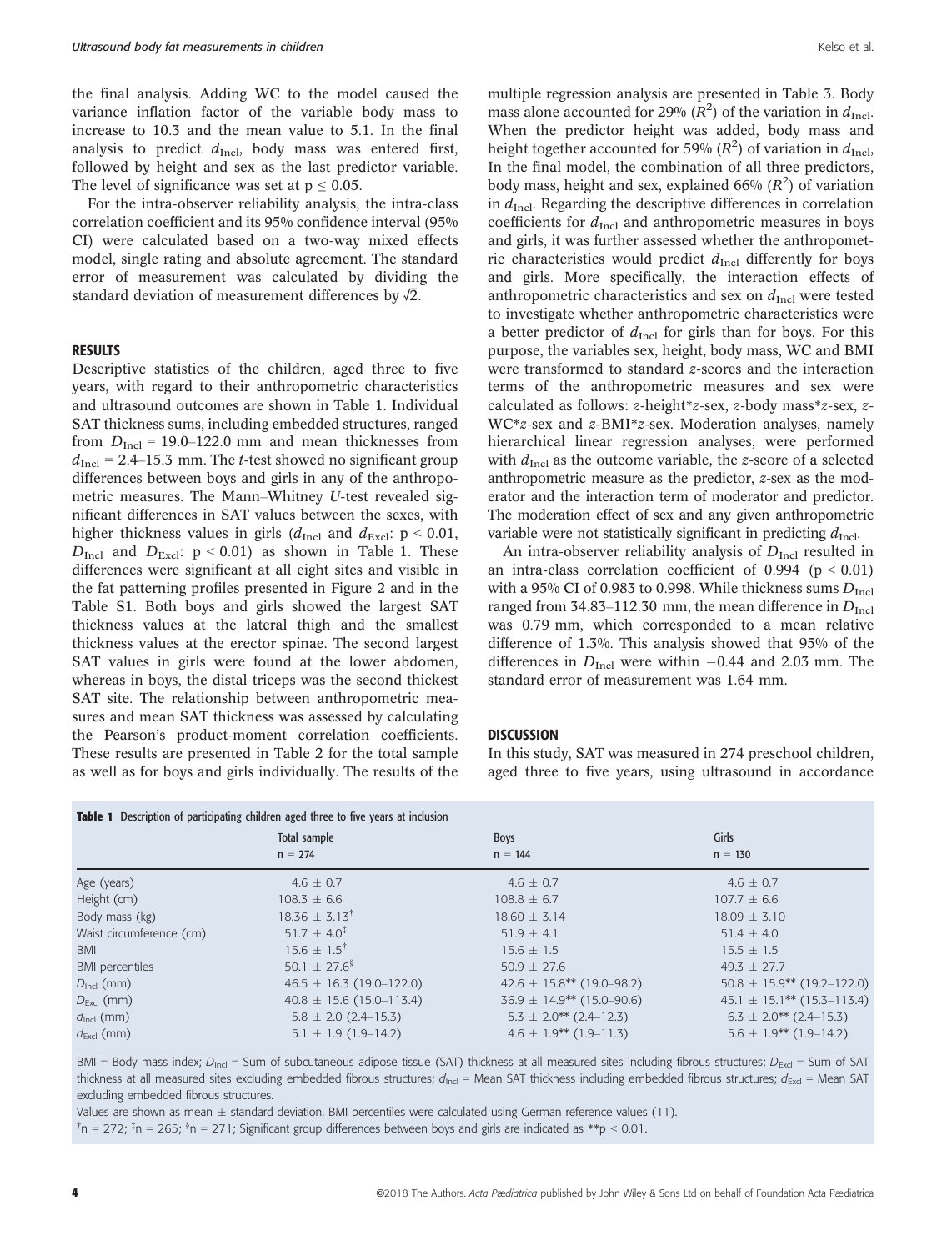

Figure 2 Mean subcutaneous adipose tissue thickness (d) and mean thicknesses at the eight individual sites: upper abdomen (UA), lower abdomen (LA), erector spinae (ES), distal triceps (DT), brachioradialis (BR), front thigh (FT), lateral thigh (LT) and medial calf (MC). Upper image: subcutaneous adipose tissue (SAT) values including (Incl) embedded structures. Lower image: SAT values excluding (Excl) embedded structures. Significant differences between boys and girls indicated as \*p < 0.05 and  $*$  $p$  < 0.01.

|                          | <b>Table 2</b> Relationship between anthropometric characteristics and                      |  | mean |
|--------------------------|---------------------------------------------------------------------------------------------|--|------|
|                          | subcutaneous adipose tissue thickness $(d_{\text{incl}})$ based on Pearson's product-moment |  |      |
| correlation coefficients |                                                                                             |  |      |

| $d_{\text{Incl}}$ | <b>Height</b> | Body mass <sup>T</sup> | $WC^{\ddagger}$ | $BMI^{\dagger}$ | BMI percentiles <sup>§</sup> |
|-------------------|---------------|------------------------|-----------------|-----------------|------------------------------|
|                   | Total sample  |                        |                 |                 |                              |
| $\mathcal{L}$     | $0.123*$      | $0.543**$              | $0.654**$       | $0.754**$       | $0.686**$                    |
| p                 | 0.042         | 0.000                  | 0.000           | 0.000           | 0.000                        |
| Boys              |               |                        |                 |                 |                              |
| $\mathsf{r}$      | 0.114         | $0.528**$              | $0.635**$       | $0.751**$       | $0.667**$                    |
| p                 | 0.175         | 0.000                  | 0.000           | 0.000           | 0.000                        |
| Girls             |               |                        |                 |                 |                              |
| $\sqrt{ }$        | $0.186*$      | $0.643**$              | $0.749**$       | $0.831**$       | $0.769**$                    |
| p                 | 0.034         | 0.000                  | 0.000           | 0.000           | 0.000                        |

BMI = Body mass index; WC = Waist circumference.

BMI percentiles calculated using German reference values (11).

<sup>†</sup>n = 265; <sup>‡</sup>n = 272; <sup>§</sup>n = 271; Significant correlations between values are indicated as \*p  $\leq$  0.05 and \*\*p  $<$  0.01.

**Table 3** Linear model of predictors of mean subcutaneous adipose tissue thickness  $(d_{\text{bol}})$ , with confidence intervals reported in parentheses

| Model                                                                | b                             | SE b | β       | p     |
|----------------------------------------------------------------------|-------------------------------|------|---------|-------|
|                                                                      |                               |      |         |       |
| Weight                                                               | 0.36(0.29, 0.42)              | 0.03 | 0.54    | 0.000 |
| Constant                                                             | $-0.71(-1.94, 0.52)$          | 0.62 |         | 0.255 |
| $\overline{2}$                                                       |                               |      |         |       |
| Weight                                                               | $0.85(0.77 - 0.94)$           | 0.04 | 1.30    | 0.000 |
| Height                                                               | $-0.29$ ( $-0.33$ , $-0.25$ ) | 0.02 | $-0.93$ | 0.000 |
| Constant                                                             | 21.50 (18.17, 24.77)          | 1.68 |         | 0.000 |
| $\overline{5}$                                                       |                               |      |         |       |
| Weight                                                               | $0.86$ (0.78, $-0.94$ )       | 0.04 | 1.32    | 0.000 |
| Height                                                               | $-0.29$ ( $-0.32$ , $-0.25$ ) | 0.02 | $-0.92$ | 0.000 |
| Sex                                                                  | 1.15(0.86, 1.43)              | 0.14 | 0.28    | 0.000 |
| Constant                                                             | 20.42 (17.43, 23.40)          | 1.52 |         | 0.000 |
| Model 1: $R^2$ = 0.29; Model 2: $R^2$ = 0.59; Model 3: $R^2$ = 0.66. |                               |      |         |       |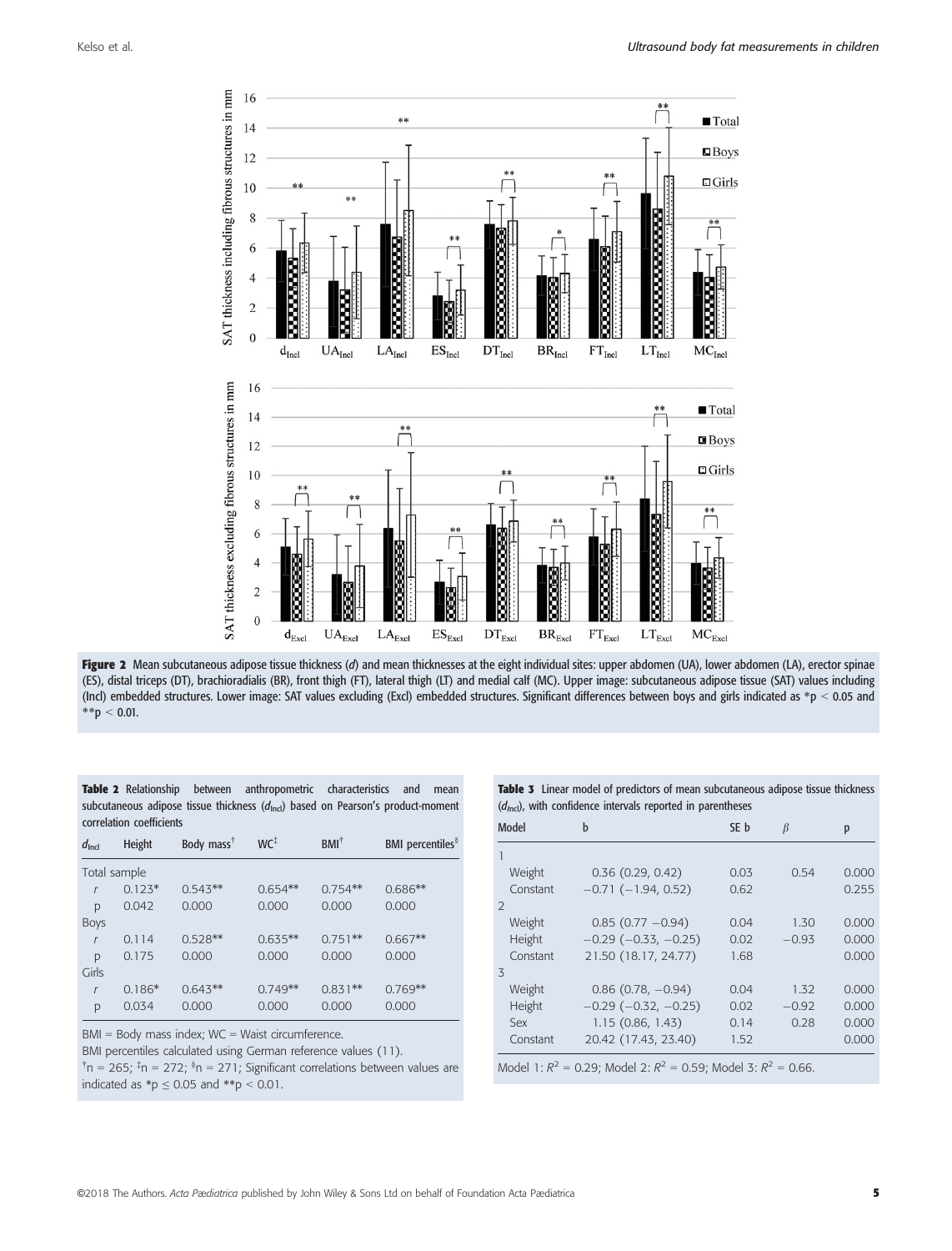with a standardised protocol for site marking, imaging and image evaluation (23). To our knowledge, this was the first study to evaluate SAT tissue using ultrasound in this standardised manner in children of this age. As an explorative analysis, common anthropometric measures and SAT values were compared between boys and girls. The relationship between anthropometric traits and mean SAT thickness was further assessed to ascertain which of the anthropometric traits could predict mean SAT thickness best.

The results showed that anthropometric measures, such as BMI and WC, were unable to detect sex differences regarding fatness, as was the case with the ultrasound results. Differences in the amount of SAT, with higher values in girls than in boys, were apparent at each individual site as well as in the mean  $d$  and the sum of SAT D. This indicates that a significantly different fat patterning profile between boys and girls was already present at this age (Fig. 2).

When assessing and predicting fatness in children, large studies have relied on surrogate measures of adipose tissue and applied methods with limited accuracy (5,7,12,13). It is reasonable to assume that a more sensitive method, such as ultrasound, can distinguish individual and group differences in adipose tissue because of a higher level of accuracy. Similar to our results, Karlsson et al. (2013) found no significant differences between five-year-old boys and girls regarding their BMI, WC or waist-to-height ratio. They measured total body fat and abdominal fat using dualenergy X-ray absorptiometry, which showed significantly higher values of BF% and the percentage of truncal fat in girls than boys. They also used magnetic resonance imaging measurements of the abdomen and these showed no sex differences in SAT, but significantly less visceral adipose tissue in girls than in boys (14). The findings of this study suggest that there is a higher amount of total and mean SAT in girls aged three to five compared with boys and that this also applies to the SAT thickness in the abdominal region.

Assessing the relationship between the anthropometric characteristics and the SAT showed the strongest correlations between BMI, and BMI percentiles, and mean SAT thickness  $(d_{\text{Incl}})$ , followed by WC and body mass. This suggests that obesity-related measures also relate to mean SAT thickness in children. Semiz et al. (2007) found that ultrasound measurements of SAT at the abdomen correlated significantly with BMI and WC in obese and nonobese children with a mean age of 11.5–12.2 years. Significant correlations were also found between measurements of SAT at the triceps and BMI, and WC, but only in nonobese children (27). Furthermore, ultrasound measurements of SAT at given sites have been found to be related to corresponding segmental fat mass in kilograms as well as BF% measured using dual-energy X-ray absorptiometry in young adults aged 18–29 years (22).

In the regression analysis, only raw values such as body mass (kg) and height (cm) rather than BMI or waist-toheight ratio were used as predictor variables for  $d_{\text{Incl}}$ . Due to the high correlation between body mass and WC, WC was withdrawn from the regression model. The final model that was used showed that body mass and height explained 59% of the variation in mean SAT thickness. Adding sex into the model increased the explained variance in  $d_{\text{Incl}}$  to 66%. Thus, body mass and sex were significant, positive predictors of  $d_{\text{Incl}}$ , and height was a significant, negative predictor of  $d_{\text{Incl}}$ . This leads to the assumption that mean SAT thickness will be larger with more body mass, a smaller stature and female sex. A study that assessed the variations in abdominal SAT in 407 children aged seven to 16 years using magnetic resonance imaging, found that body mass explained 78.3% of the variance in abdominal SAT, WC explained 80.4% and BMI explained 88.9% (28).

This study provides information on the distribution of body fat in children aged three to five using ultrasound as a non-invasive imaging technique and contributes to the assessment of body composition in paediatric studies. However, it is not without limitations. First, although this study was part of a cluster-randomised trial, the sample used for this analysis was not without selection bias. Second, the applied approach was developed for adults. To obtain accurate imaging of SAT, adjustments had to be made at the medial calf and brachioradialis sites in a few children, so that a parallel alignment of skin, adipose tissue and muscle fascia was assured. This is explained in the Methods section. Third, it was not possible to assess visceral adipose tissue using this protocol. Total adipose tissue includes subcutaneous and visceral adipose tissue, and it is not entirely clear from the literature if children are more likely to store excessive adipose tissue in subcutaneous or visceral compartments (14,29). However, the results of this study are based on ultrasound thickness measurements of SAT with an image resolution, and thus accuracy, of about 0.1–0.2 mm (at 18 or 9 MHz, respectively), compared to a magnetic resonance imaging total body scan with a pixel size and resolution of about 1.3–2 mm (30). This makes it the most technically accurate method to measure SAT (23). High precision can be achieved when performing measurements in accordance with this standardised protocol. Comparing the sums of SAT  $D<sub>Incl</sub>$ , the intra-class correlation coefficient (0.994,  $p < 0.01$ ) and 95% CI (0.983–0.998) indicated excellent intra-observer reliability: the mean difference in  $D_{\text{Incl}}$  was 0.79 mm and 95% of differences ranged from  $-0.44$  to 2.03 mm. In comparison, intraobserver results in a study in normal weight, overweight and obese adults showed that 95% of differences in  $D<sub>Incl</sub>$  ranged from  $-2.2$  to 1.9 mm (24). Inter-observer results of three observers measuring athletes showed 95% of observer differences from their mean for  $D<sub>Incl</sub>$  were within  $\pm 1.1$  mm (23). These findings suggest that conducting measurements in this standardised manner provide highly reliable results regardless of age, size and SAT thickness, namely in lean athletes, children and normal or overweight adults.

For routine screening of body fat in paediatric populations, SAT thicknesses measured using ultrasound can be used for comparisons between individuals and groups, as it is performed by the International Society for Advancement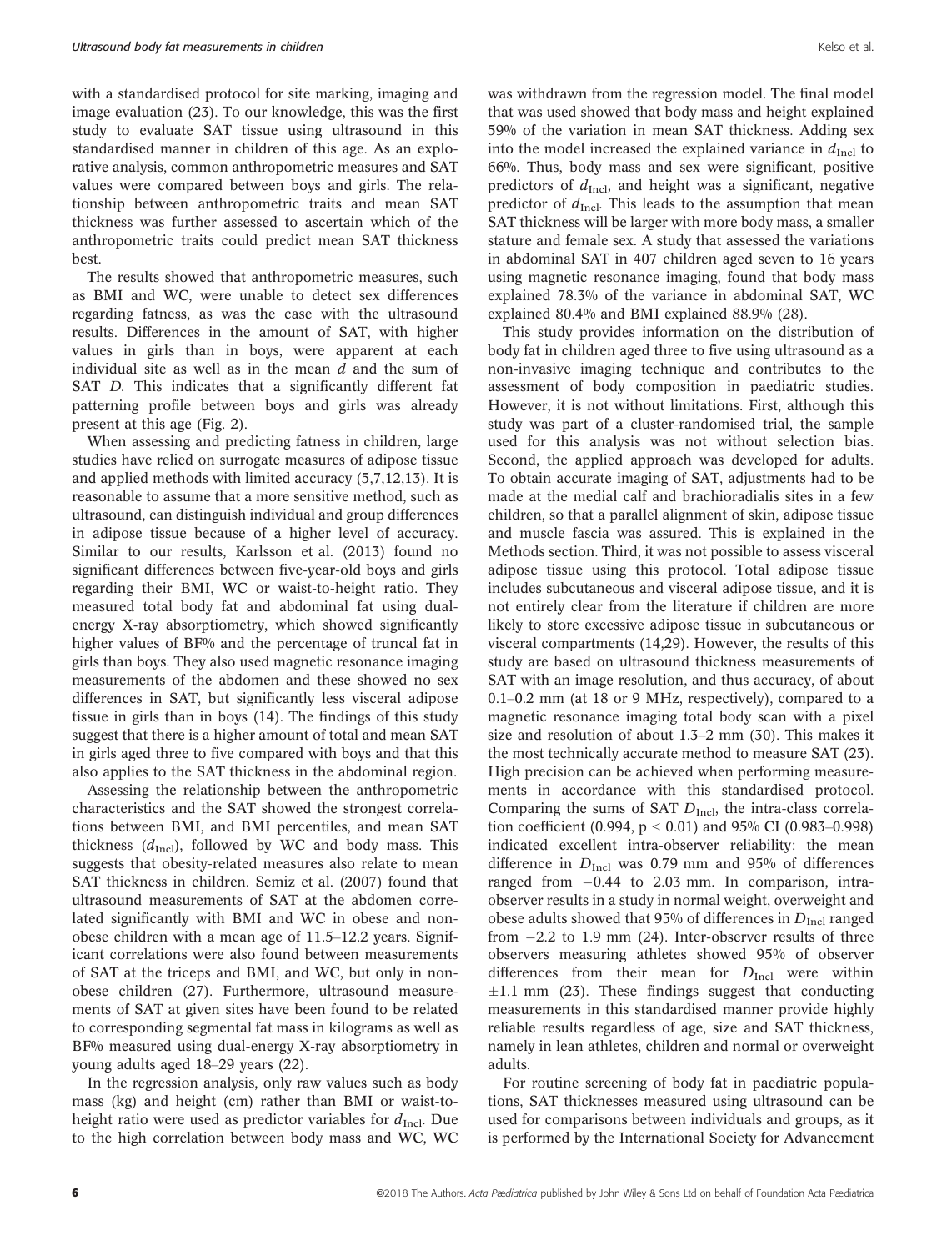in Kinanthropometry when interpreting the sum of skinfolds as an indicator of adiposity (21). In order to assess total body fat based on ultrasound measurements, future studies will have to show whether a reduced number of sites is sufficient for SAT assessments in medical practice, together with how SAT relates to visceral adipose tissue, as it is not measured using this approach. As visceral adipose tissue in children only depicts the smaller part of total adipose tissue on an anatomical level (29), it could be possible to develop models to predict anatomical BF% based on accurate ultrasound measurements of SAT. For this purpose an evaluation must be carried out to determine whether mean SAT thickness  $d$  at these eight sites represents all of the superficial adipose tissue and which sites correlate best with BF% assessed on a molecular level, for example using a four-component model, to enable molecular level BF% assessments based on ultrasound measurements of SAT.

# **CONCLUSION**

In this study, a non-invasive imaging technique was applied in a standardised manner to measure SAT in children, aged three to five years. This approach had previously proven effective in measuring SAT in athletes, as well as in normal weight and obese adults (20,24,25), but had not yet been used in young children. The results of this analysis showed that reliable measurement of uncompressed SAT was possible in a routine, field setting and that SAT thickness and its patterning differed substantially between boys and girls. Body mass and sex were shown to be significant positive predictors of mean SAT thickness and height was a significant negative predictor of mean SAT thickness.

Currently, ultrasound is the only imaging technique available for assessing body fat distribution in the field. Given the accuracy and reliability of the applied approach, this method is qualified to analyse body fat in various study populations and settings, for example individual and group health assessments, cross-sectional and longitudinal studies.

# FINANCE

The health survey was, and the programme Join the Healthy Boat continues to be, financed by the Baden-Württemberg Foundation.

## CONFLICT OF INTERESTS

The authors have no conflict of interests to declare.

## References

1. Ahrens W, Pigeot I, Pohlabeln H, De Henauw S, Lissner L, Molnár D, et al. Prevalence of overweight and obesity in European children below the age of 10. Int J Obes (Lond) 2014; 38(Suppl 2): 99–107.

- 2. de Onis M, Onyango AW, Van den Broeck J, Chumlea WC, Martorell R. Measurement and standardization protocols for anthropometry used in the construction of a new international growth reference. Food Nutr Bull 2004; 25(Suppl 1): 27–36.
- 3. Ahrens W, Bammann K, Siani A, Buchecker K, De Henauw S, Iacoviello L, et al. The IDEFICS cohort: design, characteristics and participation in the baseline survey. Int J Obes (Lond) 2011; 35(Suppl 1): 3–15.
- 4. Kobel S, Wartha O, Wirt T, Dreyhaupt J, Lämmle C, Friedemann E, et al. Design, implementation, and study protocol of a kindergarten-based health promotion intervention. Biomed Res Int 2017; 2017: 4347675.
- 5. Paineau D, Chiheb S, Banu I, Valensi P, Fontan JE, Gaudelus J, et al. Comparison of field methods to estimate fat mass in children. Ann Hum Biol 2008; 35: 185–97.
- 6. Toomey CM, Cremona A, Hughes K, Norton C, Jakeman P. A review of body composition measurement in the assessment of health. Top Clin Nutr 2015; 30: 16–32.
- 7. Wells JC, Fewtrell MS. Measuring body composition. Arch Dis Child 2006; 91: 612–7.
- 8. Bammann K, Sioen I, Huybrechts I, Casajus J, Vicente-Rodriguez G, Cuthill R, et al. The IDEFICS validation study on field methods for assessing physical activity and body composition in children: design and data collection. Int J Obes (Lond) 2011; 35(Suppl 1): 79–87.
- 9. Fields DA, Goran MI. Body composition techniques and the four-compartment model in children. J Appl Physiol 2000; 89: 613–20.
- 10. Cole TJ, Bellizzi MC, Flegal KM, Dietz WH. Establishing a standard definition for child overweight and obesity worldwide: international survey. BMJ 2000; 320: 1240–3.
- 11. Kromeyer-Hauschild K, Wabitsch M, Kunze D, Geller F, Geiß HC, Hesse V, et al. Perzentile für den Body-mass- Index für das Kindes- und Jugendalter unter Heranziehung verschiedener deutscher Stichproben. Monatsschr Kinderheilkd 2001; 149: 807–18.
- 12. Sweeting HN. Measurement and definitions of obesity in childhood and adolescence: a field guide for the uninitiated. Nutr J 2007; 6: 32.
- 13. Eisenmann JC, Heelan KA, Welk GJ. Assessing body composition among 3- to 8-year-old children: anthropometry, BIA, and DXA. Obes Res 2004; 12: 1633–40.
- 14. Karlsson AK, Kullberg J, Stokland E, Allvin K, Gronowitz E, Svensson PA, et al. Measurements of total and regional body composition in preschool children: a comparison of MRI, DXA, and anthropometric data. Obesity (Silver Spring) 2013; 21: 1018–24.
- 15. Yoo EG. Waist-to-height ratio as a screening tool for obesity and cardiometabolic risk. Korean J Pediatr 2016; 59: 425–31.
- 16. Lindsay AR, Hongu N, Spears K, Idris R, Dyrek A, Manore MM. Field assessments for obesity prevention in children and adults: physical activity, fitness, and body composition. J Nutr Educ Behav 2014; 46: 43–53.
- 17. Nambiar S, Hughes I, Davies PS. Developing waist-to-height ratio cut-offs to define overweight and obesity in children and adolescents. Public Health Nutr 2010; 13: 1566–74.
- 18. Sijtsma A, Bocca G, L'abée C, Liem ET, Sauer PJ, Corpeleijn E. Waist-to-height ratio, waist circumference and BMI as indicators of percentage fat mass and cardiometabolic risk factors in children aged 3-7 years. Clin Nutr 2014; 33: 311–5.
- 19. Kriemler S, Puder J, Zahner L, Roth R, Meyer U, Bedogni G. Estimation of percentage body fat in 6- to 13-year-old children by skinfold thickness, body mass index and waist circumference. Br J Nutr 2010; 104: 1565–72.
- 20. Müller W, Horn M, Fürhapter-Rieger A, Kainz P, Kröpfl JM, Maughan RJ, et al. Body composition in sport: a comparison of